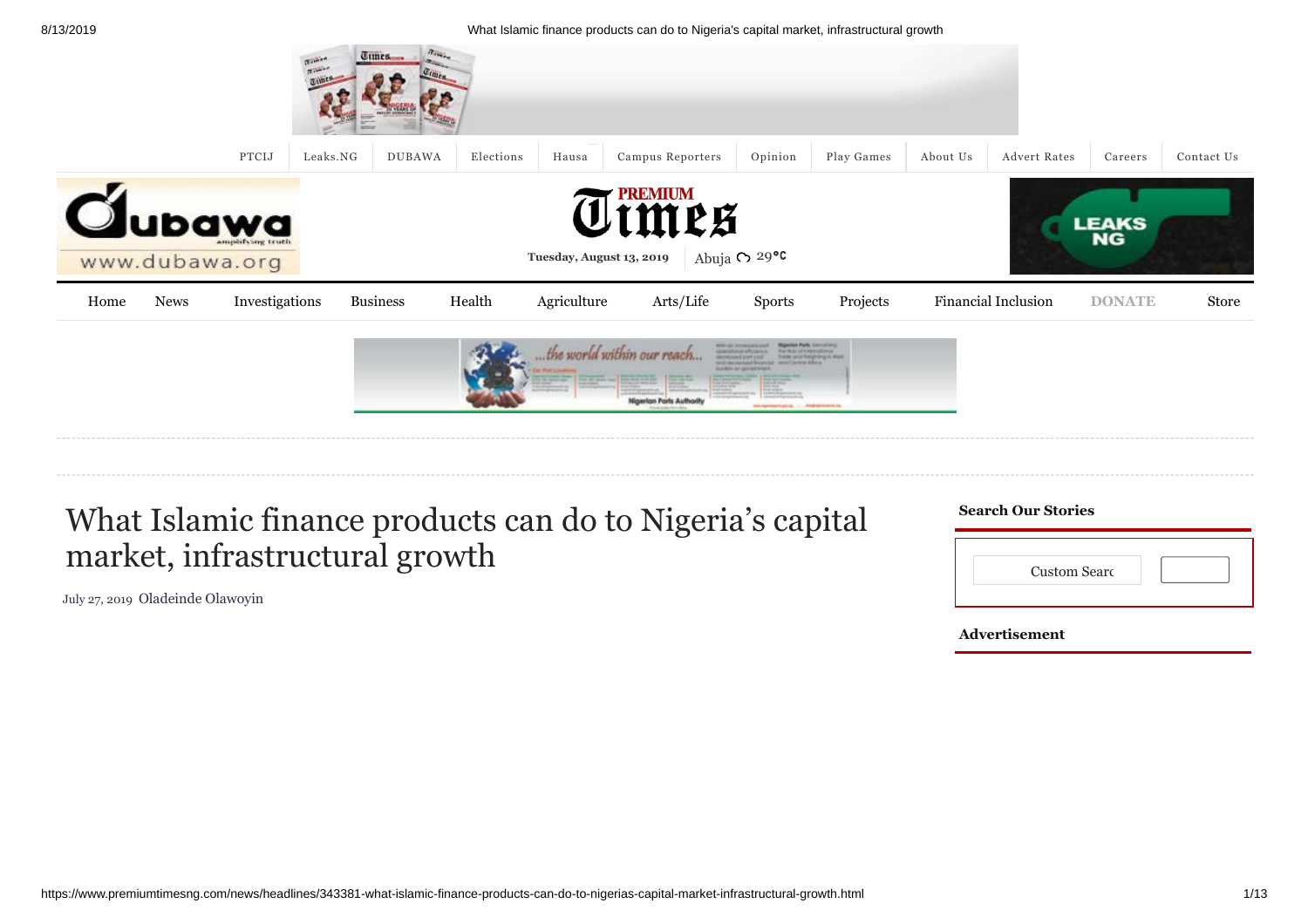



#### **Related News**

2019: APC's re[election will be easy](https://www.premiumtimesng.com/news/top-news/269393-2019-apcs-re-election-will-be-easy-lai-mohammed.html) —Lai Mohammed

Ogbomoso [residents beg FG](https://www.premiumtimesng.com/regional/ssouth-west/298179-ogbomoso-residents-beg-fg-over-abandoned-expressway.html) over abandoned expressway

[Abandoned Oyo-](https://www.premiumtimesng.com/regional/ssouth-west/278959-abandoned-oyo-ogbomoso-road-now-death-trap-speaker-tells-buhari.html)Ogbomoso road now death trap, Speaker tells Buhari [Ajimobi renames](https://www.premiumtimesng.com/regional/ssouth-west/330001-ajimobi-renames-oyo-roads-institutions-after-himself-ex-governors-others.html) Oyo roads,

institutions after

As the vehicle moved past dangerous potholes along the old Oyo-Ogbomoso road, the passengers murmured a few complaints. Determined to avoid the traffic congestion reportedly caused by an accident involving a truck on the narrow road, the driver swerved onto the uncompleted portion of the Ibadan-Ilorin expressway. Although the Oyo section of the road was deserted, due to recent rehabilitation efforts, the journey from Oyo town to a settlement on the outskirt of Ogbomoso was smooth and hitch-free.

The construction works were, however, terminated at the settlement, located some kilometres from Odo-Oba. Across the far end of the road, an object carrying a bold inscription showing "FGN SUKUK" blew gently against the harmattan wind. A few passengers lauded the Sukuk initiative, saying such finance instruments should be extended to other sections of the road to aid its final completion.

"This is commendable," a passenger told PREMIUM TIMES reporter.

Like the Oyo-Ogbomoso section of the Ibadan-Ilorin expressway, major roads across Nigeria barely received attention until 2017 when the Nigerian



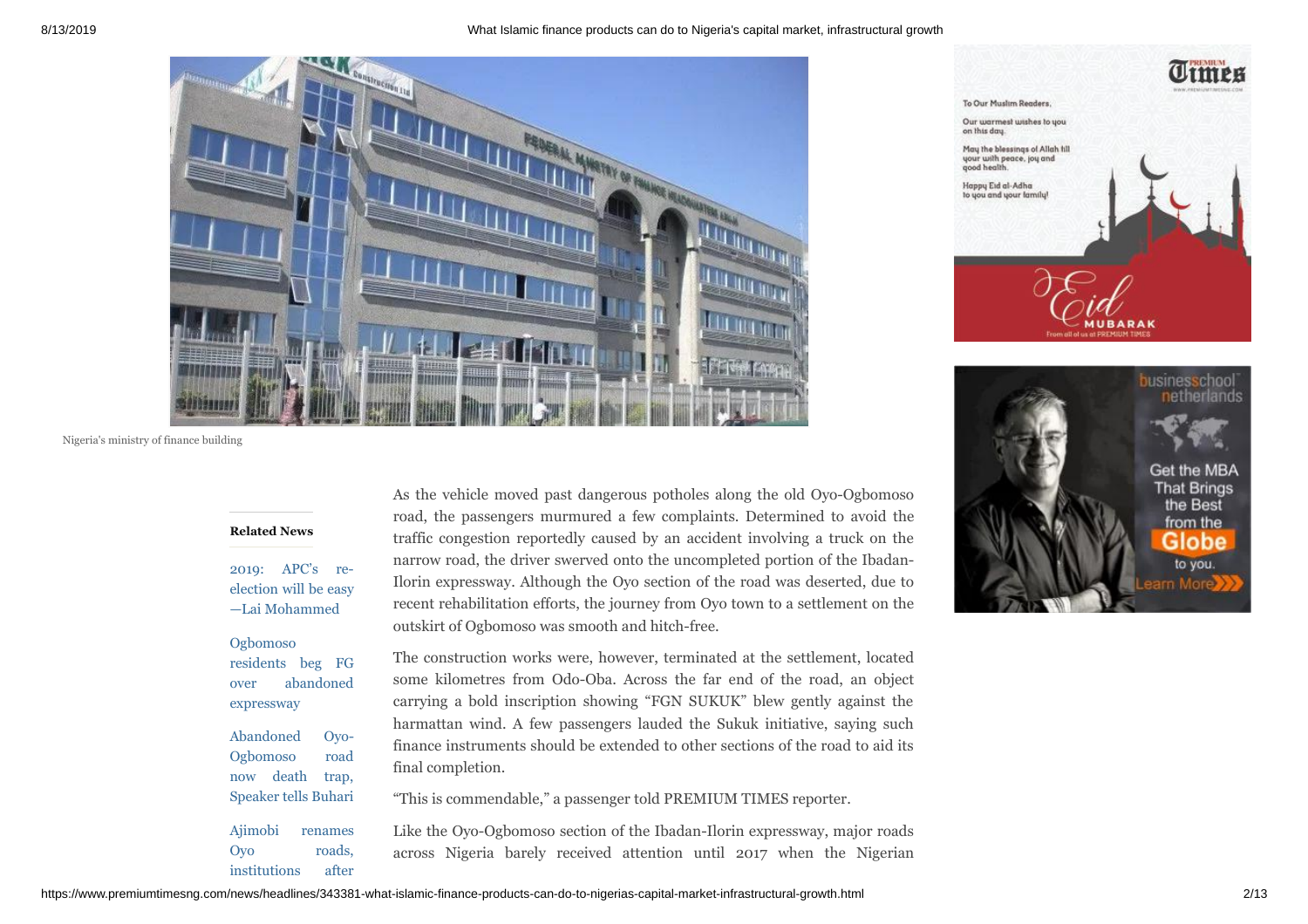[himself, ex](https://www.premiumtimesng.com/regional/ssouth-west/330001-ajimobi-renames-oyo-roads-institutions-after-himself-ex-governors-others.html)governors, others

government issued its maiden N100 billion 7-year debut Sukuk bond, which the Debt Management Office (DMO) said was oversubscribed.

[DMO lists N100](https://www.premiumtimesng.com/business/342543-dmo-lists-n100-billion-fgn-sukuk.html) billion FGN Sukuk

According to the DMO, investors across a broad spectrum comprising pension funds, banks, fund managers, institutional and retail investors subscribed to the FGN offer in an indication of the wide acceptance of the instrument.

The offer attracted a total subscription of N105.878 billion and due to the success recorded, the DMO said another window has been opened for the government to raise funds to close Nigeria's infrastructure gap.

#### Advertisement



The Sukuk is one of the instruments of Islamic finance.

#### **Islamic Finance and Sukuk bonds**

Sukuk bonds are generally structured to generate returns to ethical investors without infringing on the Islamic principles which forbid interest payments. It also represents an ownership interest in the asset to be financed rather than in a debt obligation. It is one of the major instruments in the fastdeveloping world of Islamic finance.

*[Presidency](https://www.premiumtimesng.com/news/top-news/342976-presidency-reacts-to-boko-haram-video-of-kidnapped-aid-workers.html) reacts to Boko Haram video of kidnapped aid workers*

According to Jude Chiemeka, Divisional Head of Trading Business at the Nigeria Stock Exchange (NSE), the Islamic finance sector has grown noticeably over the years, from about \$1.5 trillion in 2016, to about \$2 trillion in 2018, driven by growth in Islamic banking asset as well as growth in Sukuk issuances on the stock market.

"This growth has largely been concentrated within GCC region and in Asia," he said. However, recent data suggest that Islamic financing is beginning to take root in Africa, with issuers across The Gambia,









**CE OF THE SECRETARY TO THE** 

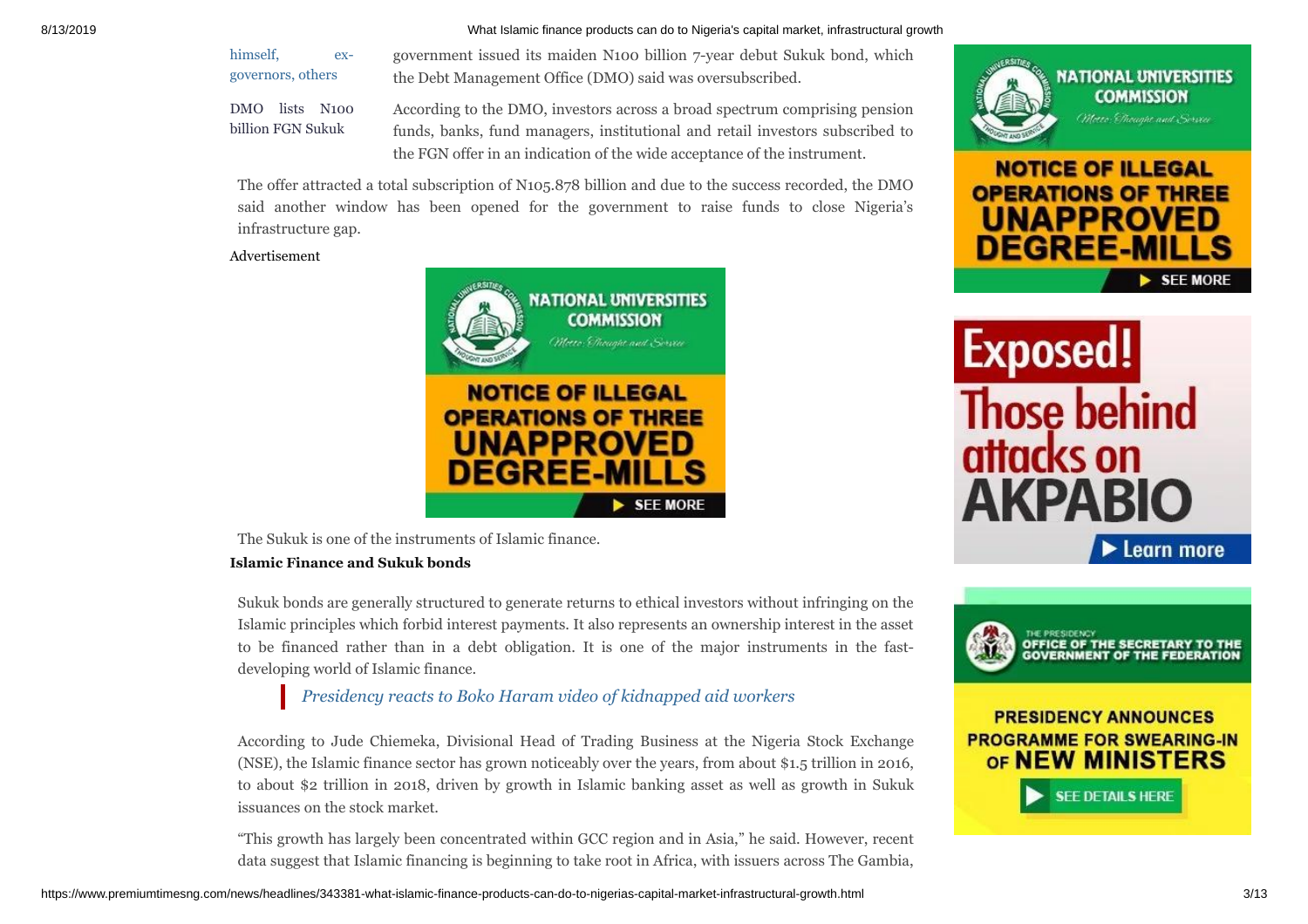Sudan, Senegal, Ivory Coast, Togo, as well as Nigeria, through the capital market.

"Clearly," Mr Chiemeka said, "Islamic finance represents a turning point and a new paradigm for the financing of infrastructure in this country."

The NSE itself has been at the forefront of promoting opportunities offered by Islamic finance products and instruments in recent time. Driven by its belief in the growth potential of the Islamic financial model, the Nigerian bourse has also organised numerous sensitisation workshops to educate stakeholders on the growth potential of such instruments and products.

#### Advertisement



Jubril Salaudeen, Managing Director of Citiserve and an expert on Islamic finance, said the sensitisation efforts are necessary due to the various misconceptions that surround Islamic finance instruments introduced in Nigeria's capital market. He also attributed the misconceptions to the dearth of knowledge on the subject. According to him, this is because there are basic principles that define Islamic finance which separate it from conventional financial instruments.

#### **Principles of Islamic Financial Instruments**

From a broad perspective, Islamic finance is based on principles and foundations laid down by the Sharia (Islamic law). This comprises of the Quran—-Islamic holy book—and the "Sunnah", sayings and practices of the prophet of Islam, Mohammed. Also central to this are the moral guidance or set of principles practised by Muslims and, ultimately, the Shariah Supervisory Board (SSB). The SSB could be made up of three to five Islamic scholars who would decide on what is compliant or not and interpret based on Islamic jurisprudence, known as "Fiqh".

The foundation of Islamic finance is built on certain practices which prohibits interest (Riba). This could be Riba al Naseeyah or Riba al-Qura, meaning excess resulting from a pre-determined interest. It could also be Riba al-Fadl and Riba al Hadith, meaning excess compensation without consideration.



NITDA Responsibly Repositioning Development in Nigeria eveloping and implementing the National IT Policy throu focused leadership hinged on our 7-points action pla www.nitda.gov.ng click for more info...





#### **Advertisement**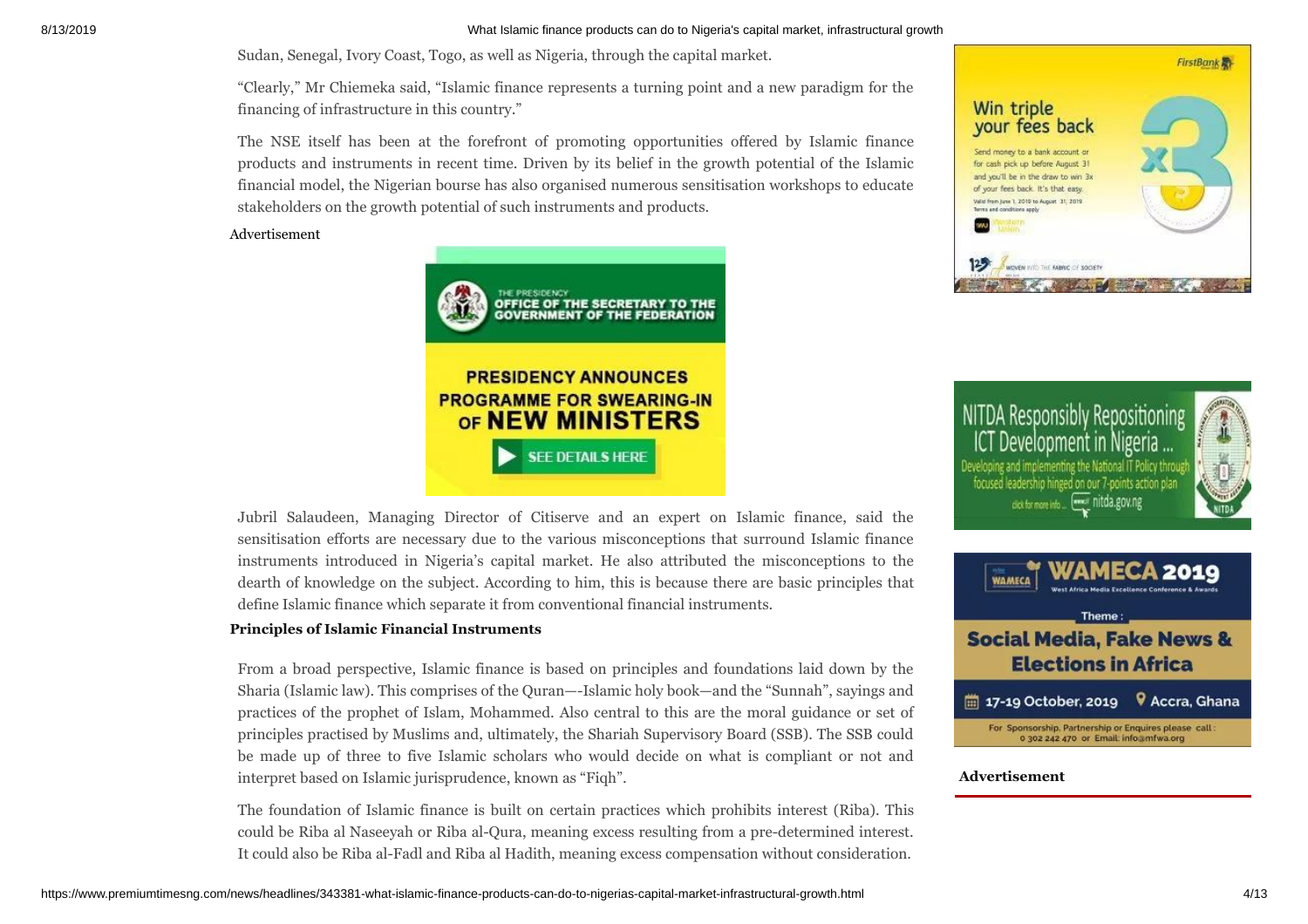Other prohibitions include avoidance of uncertainty or deceit, known as Gharar, which could come up when final result is uncertain, there is short selling or there is fraud. Gambling, known as Maysir, which could come in form of involvement in speculative and gambling transactions are also prohibited.

For the capital market, Mr Salaudeen noted that there are principles guiding the Sukuk structure and arrangement, which differentiate it from conventional bond. First, he said, Sukuk bonds are always linked to underlying asset, with proof of ownership or beneficial ownership of the asset. Again, Sukuk holders have a right to profits but also losses and they may dismiss Sukuk manager or issuer. In Sukuk, maturity is based on underlying project or activity and the prospectus includes all Sharia'arelated rules.

In the overall, transactions in Islamic finance should be backed by tangible asset while there is an obligation to share to a certain extent, profits and losses.

#### **Islamic finance instruments, answer to global challenges?**

Although it has proven to be particularly successful in the United Arab Emirates, Asia and some parts of Africa, Islamic finance instruments, asset and products have been identified as catalysts for growth among leading economic and development stakeholders from other parts of the western world.

In a November 2015 speech titled "Unlocking the Promise of Islamic Finance", Christine Lagarde, the outgoing Managing Director of the International Monetary Fund, described the principles guiding Islamic finance as 'universal values' necessary for global growth.

The former IMF boss said she regarded inclusivity and stability as the main reasons behind the appeal of Islamic finance and noted its potential to support developing and underserved population, SMEs, start-ups and infrastructure investments. She also emphasised the risk-sharing and asset-backed features of Islamic finance that help to reduce leverage and contribute to greater stability.

"Islamic finance has, in principle, the potential to promote financial stability because its risk-sharing feature reduces leverage and its financing is asset-backed and thus fully collateralised," she said.

*Cameroon security forces torture 59 opposition supporters – Amnesty [International](https://www.premiumtimesng.com/foreign/west-africa-foreign/343266-cameroon-security-forces-torture-59-opposition-supporters-amnesty-international.html)*

"In addition, besides deposits, Islamic banks offer profit-sharing and loss-bearing accounts that can help mitigate losses and contagion in the event of banking sector distress. This leads, de facto, to higher total loss-absorbing capital, one of the key objectives of the new global regulatory reform."

In 2015, the G20 Antalya Summit supported Islamic finance "to facilitate better intermediation for SMEs and infrastructure investment", with focus on the benefits of its asset-based finance.



**Advertisement**



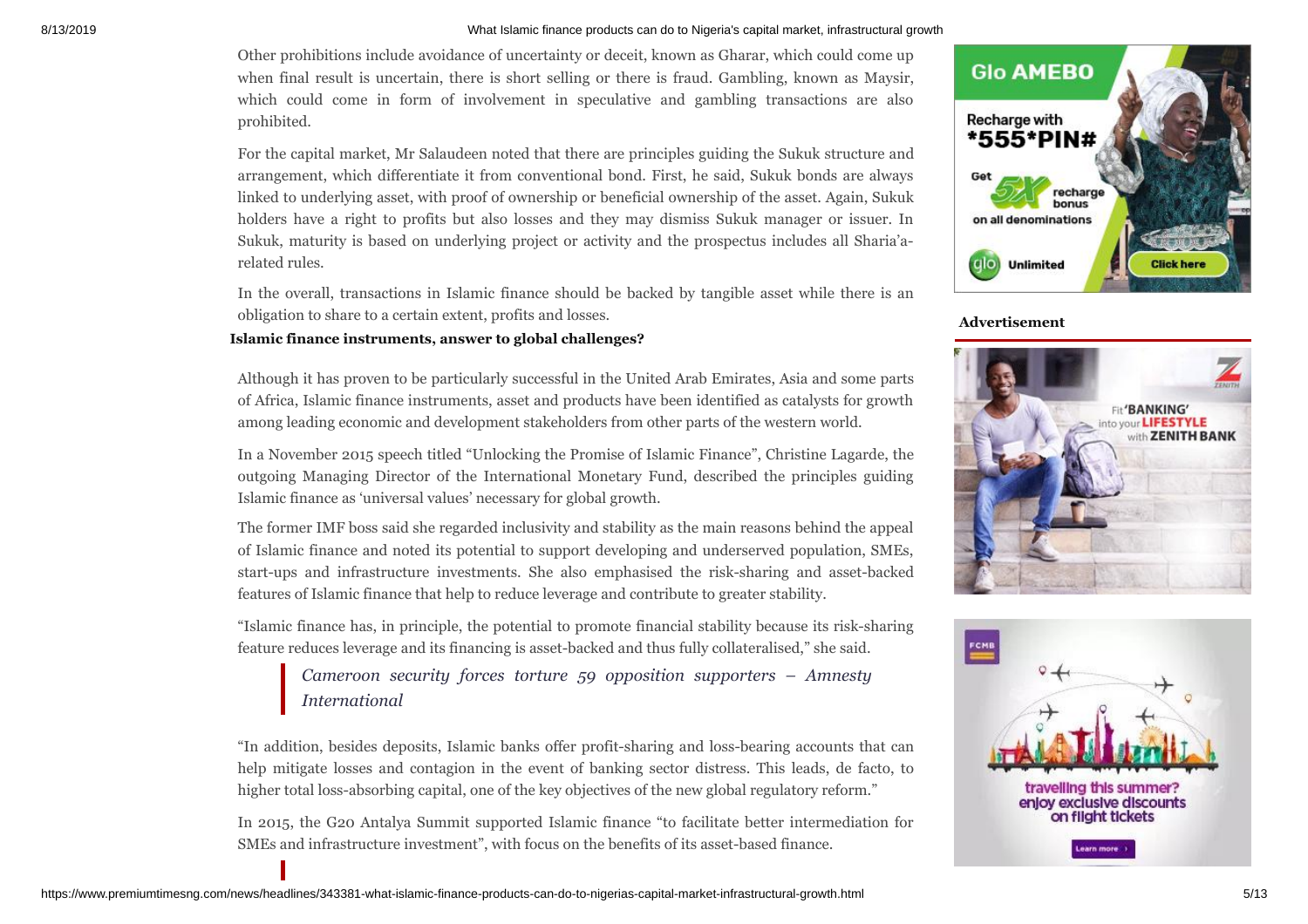#### *Nigeria govt secures court order to [proscribe](https://www.premiumtimesng.com/news/headlines/343322-nigeria-govt-secures-court-order-to-proscribe-shiite-imn.html) Shiite IMN*

Checks also showed that in Asia and other parts of the United Arab Emirates, various Islamic finance instruments have been used to finance projects in energy and other social infrastructure.

Similarly, the African Development Bank highlighted several infrastructure projects that have been funded through Islamic finance. Other policy materials suggest that Islamic finance could not only help with financing large infrastructure projects across Africa but also help to strengthen the SME and microfinance sector, as well as the capital markets.

There are about 250 million Muslims across the African continent and Islamic finance is present in more than 21 African countries. Kenya, Morocco, Niger, Nigeria, Senegal, South Africa, Sudan and Uganda have established legal frameworks for Islamic finance, with over 50 Islamic finance institutions across Africa.

In the last week of July, the Central Bank of Nigeria confirmed the granting of a licence to Taj Bank Limited as the only lender with regional authorisation. The bank and Jaiz Bank became two Nigerian non-interest banks.

#### **Products/instruments in the money, capital markets**

There are various Islamic finance products and instruments available to investors in the money and capital markets, including Murabaha, Musharaka, Mudaraba, Ijarah, Istisna'a, among others.

The Murabaha, also referred to as cost-plus financing, is an Islamic financing structure in which the seller provides the cost and profit margin of an asset. This is not an interest-bearing loan (otherwise called "qardh ribawi") but is an acceptable form of credit sale under Islamic law.

Musharaka, meaning partnership, is another instrument that alows two or more financiers provide finance to a project. Here, all partners are entitled to a share in the profits resulting from the project in a mutually agreed upon ratio.

Mudaraba is a trust financing method which allows a partner to provide the investment (rab-ul-maal) while the other partner invests it in a commercial enterprise (mudarib). Ijarah, on its part, is an exchange transaction in which a known benefit arising from a specified asset is made available in return for a payment. Also, Istisna`a is a contract of exchange with deferred delivery, applied to specified made-to-order items.

Although the Sukuk (originally known as "certificate" in Arabic, according to Lotus Capital is perhaps the most popular instrument in Islamic finance in Nigeria, it is just one of the instruments, products and asset available for investors and other stakeholders swayed by the growing interest in Islamic finance.





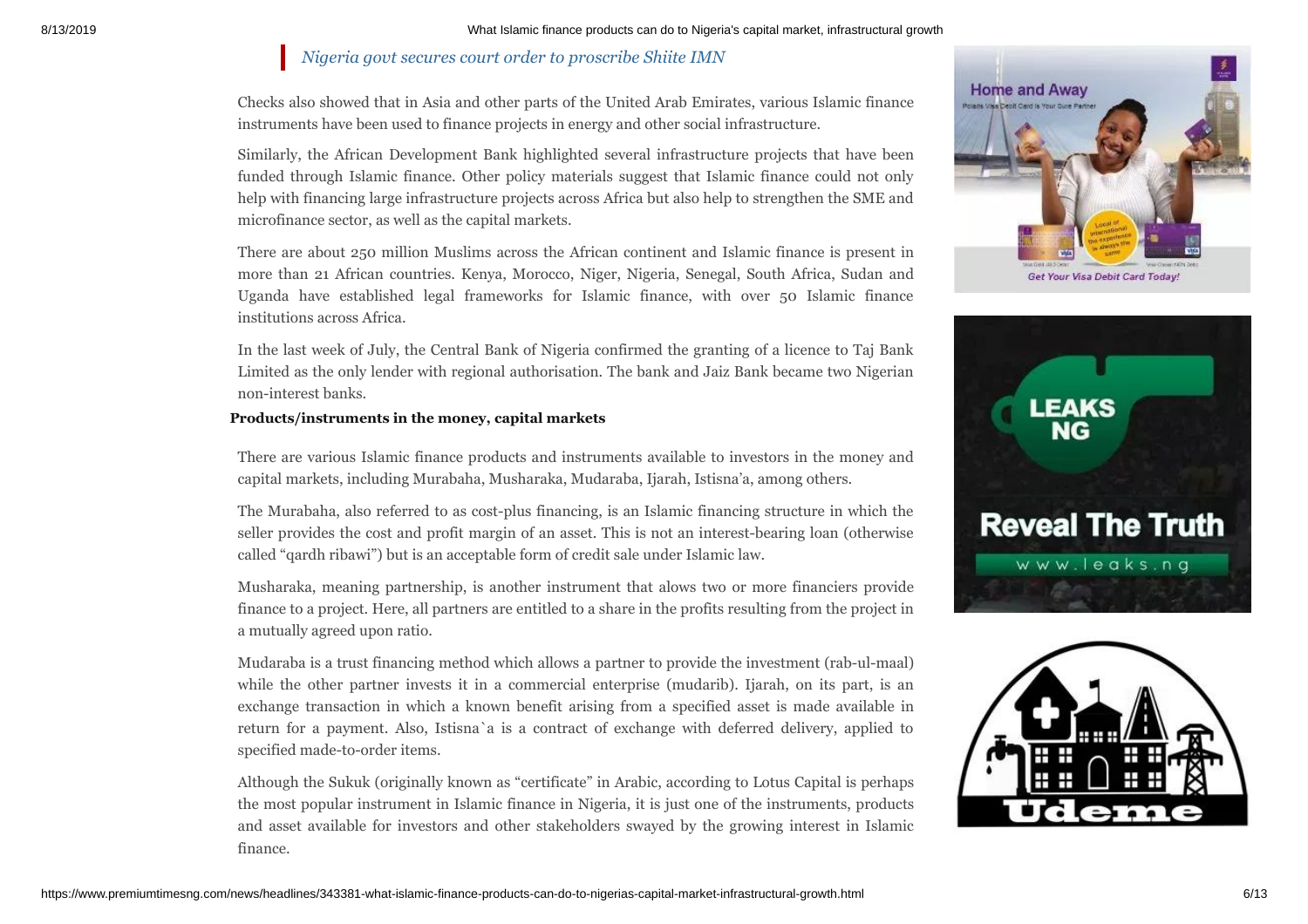Due to the sucess of the debut FGN Sukuk bond, the Sukuk has become perhaps the most popular asset known to Nigerian investors, especially on the stock market.

How would Sukuk and other products impact the growth of capital market, social infrastructure?

In May 2018, then Minister of Culture and Information, Lai Mohammed, attributed the progress in the construction of the Ibadan-Ilorin dual carriageway to the N199 billion presidential infrastructural funds put in place in addition to the availability N100 billion Sukuk bond.

Speaking at kilometre 48 during an inspection tour of Section 2 of Oyo-Ogbomoso section of the road, he said the Nigerian government had been able to mobilise contractors to site because when government took the Sukuk loan, it divided it into six equal parts for each of the geo-political zones.

The DMO had earlier indicated that funds would be utilised for the construction and rehabilitation of 25 roads across the six geopolitical zones and with the conclusion of the offer, a new instrument, the Sovereign Sukuk, was introduced to Nigeria's capital market, thereby increasing the variety of products available for domestic issuers and investors.

Apart from the Oyo-Ogbomoso road, other roads being constructed with Sukuk proceeds include Onitsha-Enugu Expressway; Abuja-Abaji Expressway; Lokoja-Benin dualisation; Kaduna-Zaria-Kano road reconstruction project; Loko-Oweto bridge linking Benue and Nasarawa states; Kaduna Eastern bypass and several others. Largely due to funding challenges, many of the roads never received government attention for several years.

On July 23, the DMO again listed the second ₦100 billion Sukuk of the Nigerian government on the Nigeria Stock Exchange. The seven-year Sukuk, due to mature in 2025, was raised at a rental rate of 15.7 per cent, a 73-basis point discount from the 16.47 per cent rental rate of the maiden issuance listed in April 2018.

According to the DMO, the aim of the FGN Sukuk is to promote financial inclusion and deepen the investor base of FGN securities. It will also be deployed to finance key capital projects, in keeping with the Nigerian government's commitment to bridging the infrastructural gap across the country.

The listing is coming amidst sustained efforts by the Nigerian government and the NSE to improve financial inclusion, deepen peoples' understanding of Islamic finance instruments and tap from its huge potential.

Speaking at the Islamic Finance Network Forum in June, Mr Chiemeka of the Nigerian capital market said that for the NSE, the Islamic finance sector presents numerous opportunities for enhancing the economic fortunes of the country. From a domestic perspective, he said, the sector presents opportunities to unlock the dormant pools of capital present within Nigeria.

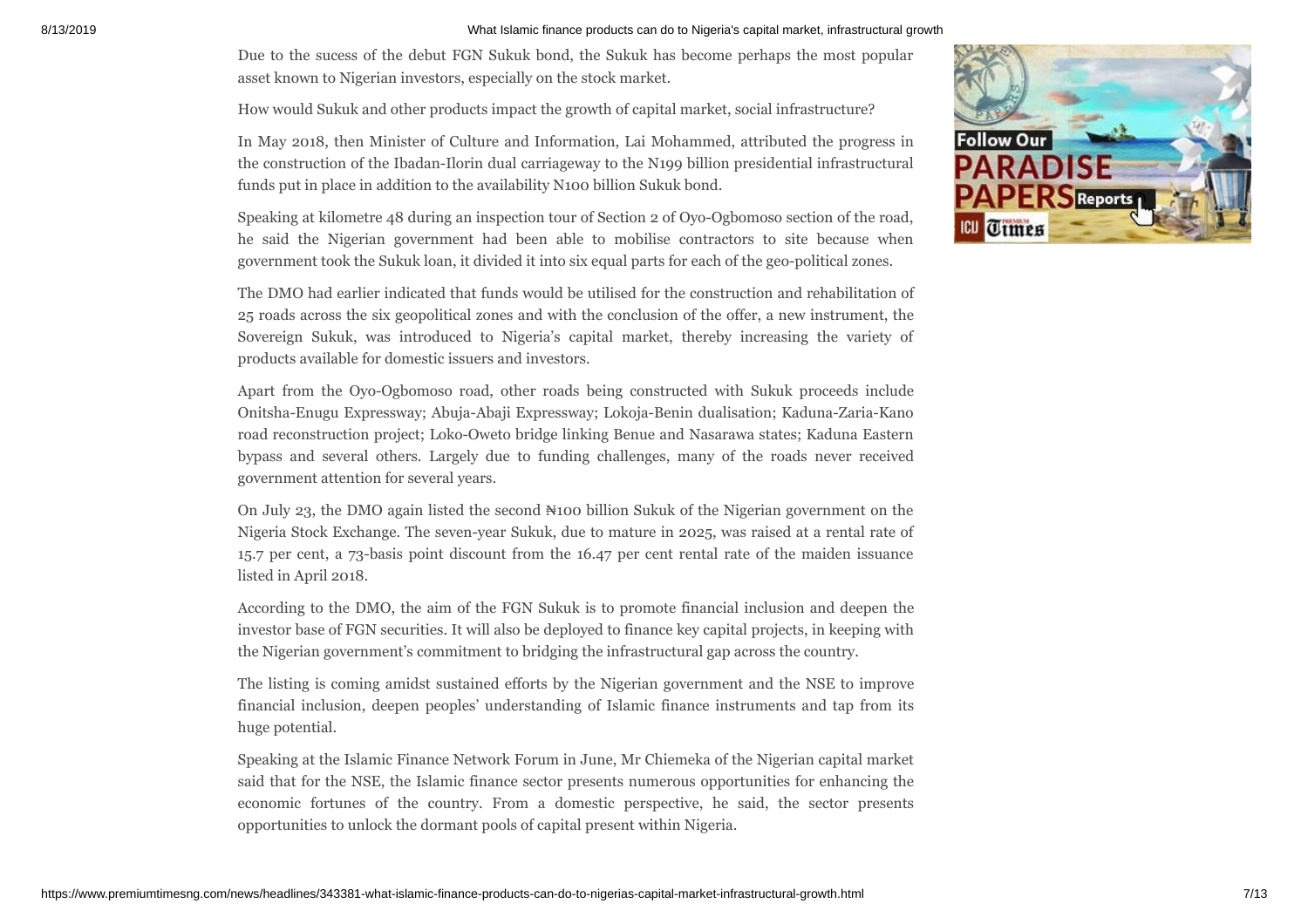"In particular, adherents to the Islamic faith are prohibited from investing in non-Shar'iah-compliant investments which within the domestic economy, eliminates this demography from participating in capital market activities, and further serves to undermine the level of savings needed for capital formation," he said.

"Also, the development of a viable Islamic Economy in Nigeria has far-reaching implications within global markets, for investment managers seeking to achieve portfolio diversification. The ability for fund managers seeking Shari'ah-compliant investment products to diversify into our markets facilitates more foreign inflows which has implications for the economy via the attraction of low-cost funds for development."

Mrs Largarde made a similar point in her 2015 speech when she noted that Islamic finance has the potential to contribute to higher and more inclusive economic growth by increasing access to banking services to underserved populations. "To this day, a large segment of the Muslim population—who are a primary, but not the only, market for Islamic finance around the world—remain financially underserviced, with only one-quarter of adults having access to bank accounts," she said.

Tesleem Akosile, a market investment advisor, told PREMIUM TIMES that the products will help grow not only the Nigerian Capital Market but address the Nigerian Infrastructural deficit among others at the same time.

"Islamic Finance is embedded with the potentials of engendering floodgate of economic advancement and prosperity for humanity," he said.

"Let's take for example the recent Sukuk vis-a-vis FGN Bond. I and some colleagues interacted with an officer of the Debt Management Office, DMO, (a non-muslim) who confirmed to us that the FGN Sukuk aids fiscal discipline, being a finance model that must either be asset-based or asset-backed, in addition to the requirement of an SPV that assumes a Trustee status for the Sukuk holders, oversees the disbursement of the Sukuk funds, etc unlike other conventional instruments."

#### **THE CHALLENGES AND WAY OUT**

Despite the huge potential of introducing and strenthening Islamic finance products on the capital market and the larger Nigerian economy, Mr Salaudeen noted that there are still numerous hurdles to cross.

He identified the challenges to include regulatory and tax issues; issues around Sharia scholars and Sharia-compliant products; as well as the dearth of knowledge on Islamic finance products.

Mrs Largarde on her part said the priority is to level the playing field and create an enabling environment for Islamic finance products to develop while being mindful of risks.



#### **Advertisement**

- People
- Recent
- Popular

#### **Most Discussed**

- Brave Nigerian soldiers fall as  $\bullet$ [Boko Haram sacks key brigade](https://www.premiumtimesng.com/news/headlines/346418-brave-nigerian-soldiers-fall-as-boko-haram-sacks-key-brigade.html) 31 comments · 0 minutes ago
- [Khafi to face disciplinary](https://www.premiumtimesng.com/entertainment/naija-fashion/346403-khafi-to-face-disciplinary-action-for-partaking-in-bbnaija-met-police.html) action for partaking in BBNaija – Met Police 12 comments  $\cdot$  33 minutes ago
- Nine months after [inauguration, Osun governor](https://www.premiumtimesng.com/news/headlines/346387-nine-months-after-inauguration-osun-governor-yet-to-appoint-commissioners.html) yet to appoint commissioners 8 comments · 3 hours ago
- [#RevolutionNow: 70-year-old](https://www.premiumtimesng.com/news/top-news/346435-revolutionnow-70-year-old-woman-brutalized-by-police-vows-to-support-more-protests.html) woman brutalized by police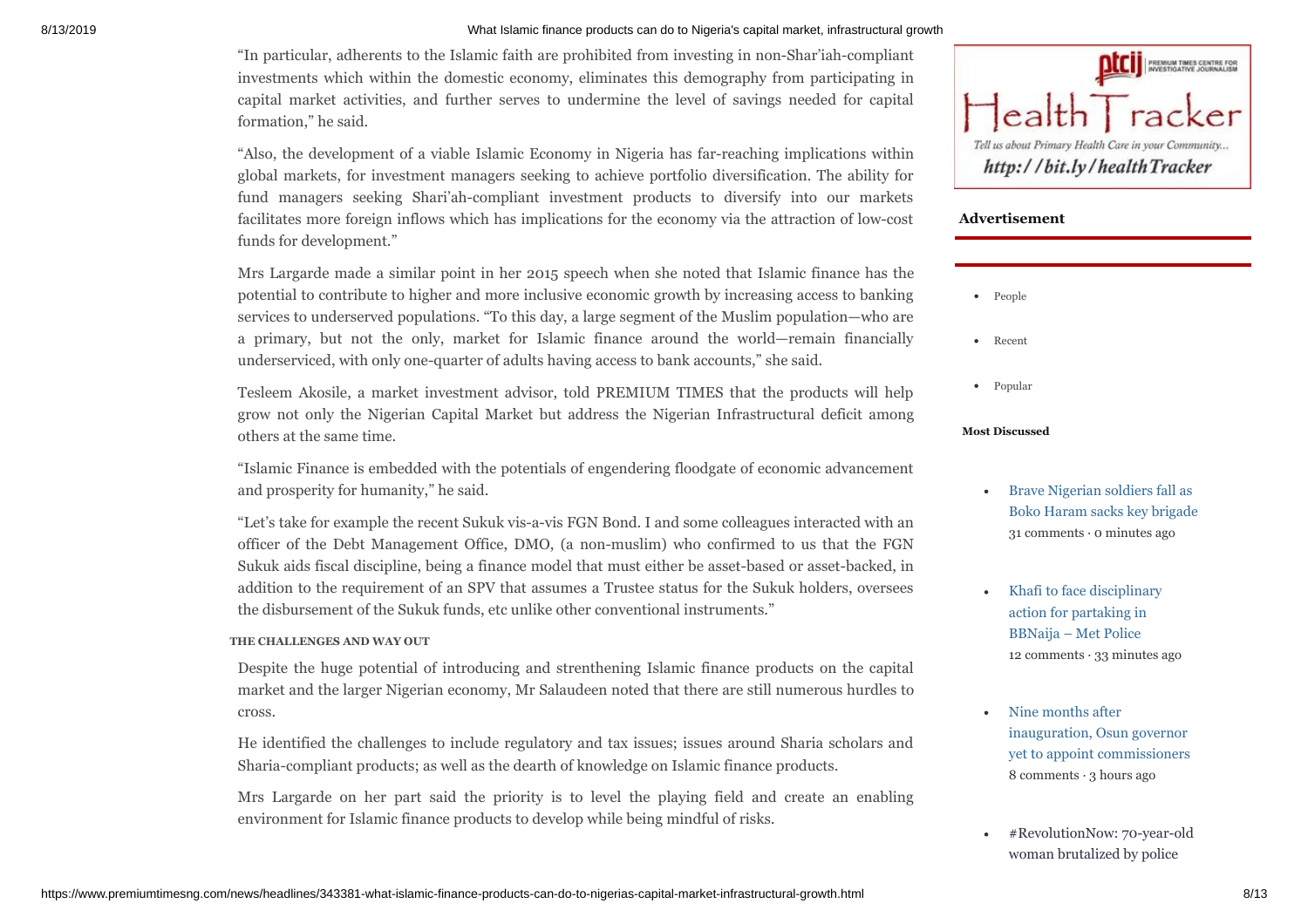She said: "Leveling the playing field also means harmonizing the tax treatment of Islamic finance products with similar conventional contracts. Income tax systems typically recognise interest gains on debt instruments as a deductible expense.

"This debt bias puts Islamic finance at a competitive disadvantage and discourages risk-shared financing. Some countries can already remedy this disadvantage under their existing tax systems, but others still have to review their tax legislation."

In September 2017, shortly after the Nigerian government introduced its debut Sukuk offer, the Christian Association of Nigeria (CAN) said the move was part of the "strategies to 'Islamise' Nigeria".

Mr Salaudeen noted that challenges like that could be addressed with adequate sensitisation of the public on the basic principles and provisions of Islamic finance, training and adequate skill acquisition by Islamic bankers and investment professionals, as well as detailed information that will aid mutual understanding by prospective clients.

|             | $\boxed{\bigcirc}$ WhatsApp $\boxed{\leftarrow}$ Facebook $\boxed{\bigcirc}$ Twitter $\boxed{\leftarrow}$ Email $\boxed{\leftarrow}$ LinkedIn $\boxed{\bigcirc}$ Print $\boxed{\bigcirc}$ Telegram $\boxed{\bigcirc}$ Skype |  |  |
|-------------|-----------------------------------------------------------------------------------------------------------------------------------------------------------------------------------------------------------------------------|--|--|
| $\leq$ More |                                                                                                                                                                                                                             |  |  |

### **Support PREMIUM TIMES' journalism of integrity and credibility**

Good journalism costs a lot of money. Yet only good journalism can ensure the possibility of a good **society, an accountable democracy, and a transparent government.**

**For continued free access to the best investigative journalism in the country we ask you to consider making a modest support to this noble endeavour.**

**By contributing to PREMIUM TIMES, you are helping to sustain a journalism of relevance and ensuring it remains free and available to all.**

**[DONATE](https://www.premiumtimesng.com/support)**



#### [Oladeinde Olawoyin](https://www.premiumtimesng.com/author/oladeinde)

*Oladeinde Olawoyin reports Business & Economy, Development and Lagos Metro at PREMIUM TIMES. A First Class graduate of Mass Communication from the University of Ilorin, Ilorin, he was nominated in the journalism category of The Future Awards Africa in 2017. Aside maintaining a column titled 'SATURDAY SATIRE', he also writes art and culture pieces on weekends. Twitter: @Ola\_deinde*

[vows to support more protests](https://www.premiumtimesng.com/news/top-news/346435-revolutionnow-70-year-old-woman-brutalized-by-police-vows-to-support-more-protests.html) 1 comment · 1 hour ago

Buhari's appointee blames ['highly-placed Nigerians' for](https://www.premiumtimesng.com/news/headlines/346339-buharis-appointee-blames-highly-placed-nigerians-for-sealing-his-office.html) sealing his office - Premium Times Nigeria 17 comments · 17 minutes ago



news at your finger tips





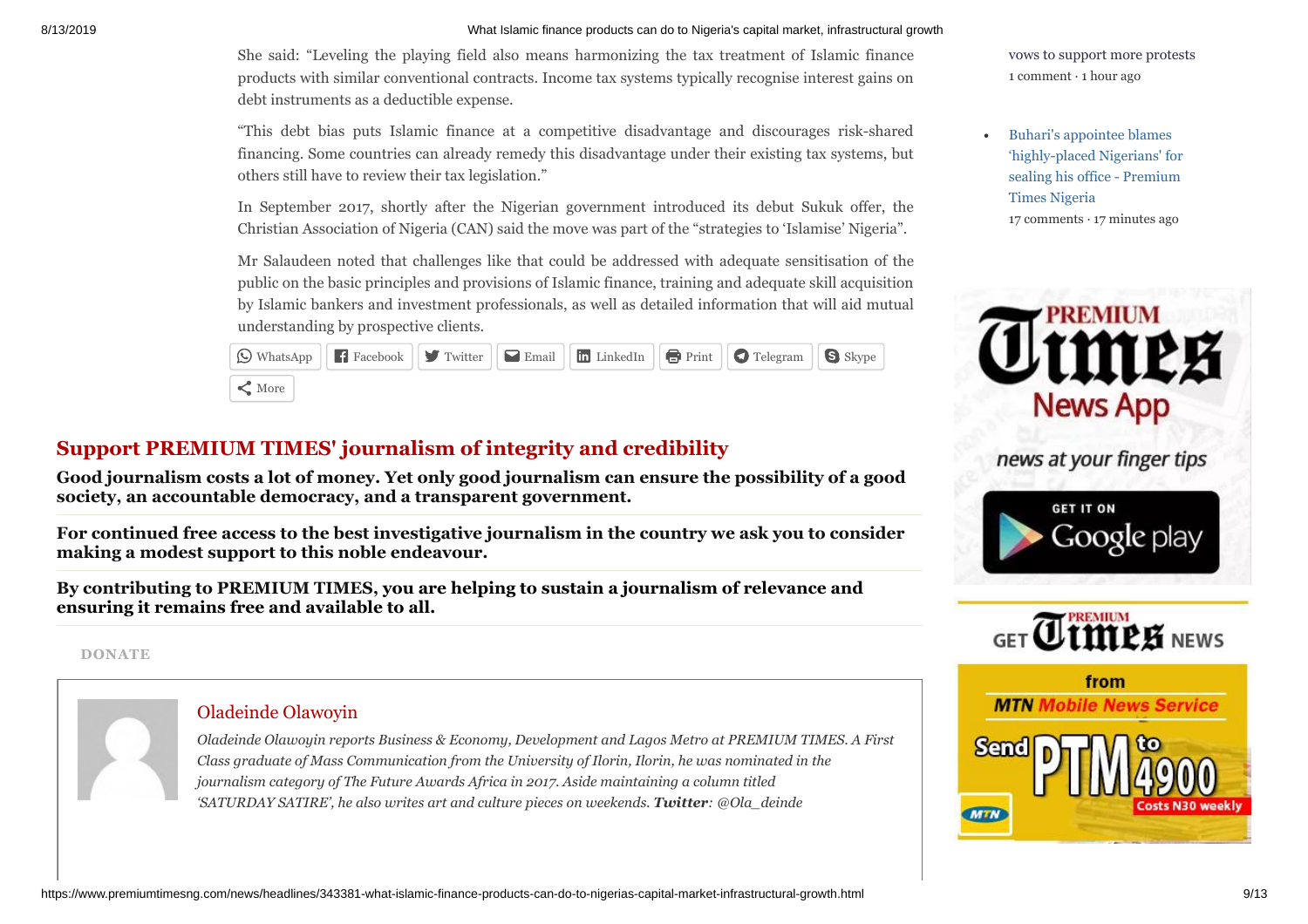

#### **NEVER MISS A THING AGAIN! Subscribe to our newsletter**

\* indicates required

Privacy Badger has replaced this SoundCloud button.



#### **CLASSIFIEDS**

DIABETES

See How To Normalize High Blood Sugar

**And Be Free From Diabetes Naturally.** 

>>Click To Get The Full Report<<

**Podcasts**



**Email Address** \*

**DOWNLOAD THE PREMIUM TIMES MOBILE APP**

**Now available on**



**TEXT AD: This space is available for a Text Ad.**. Call Willie on +2347088095401 for more information

**All rights reserved. This material and any other material on this platform may not be reproduced, published, broadcast, written or distributed in full or in part, without written permission from PREMIUM TIMES.**

#### **More in News Reports**



Local govt in Ekiti endures three years without [electricity](https://www.premiumtimesng.com/news/headlines/346317-local-govt-in-ekiti-endures-three-years-without-electricity.html)





Nine months after inauguration, Osun governor yet to appoint [commissioners](https://www.premiumtimesng.com/news/headlines/346387-nine-months-after-inauguration-osun-governor-yet-to-appoint-commissioners.html)

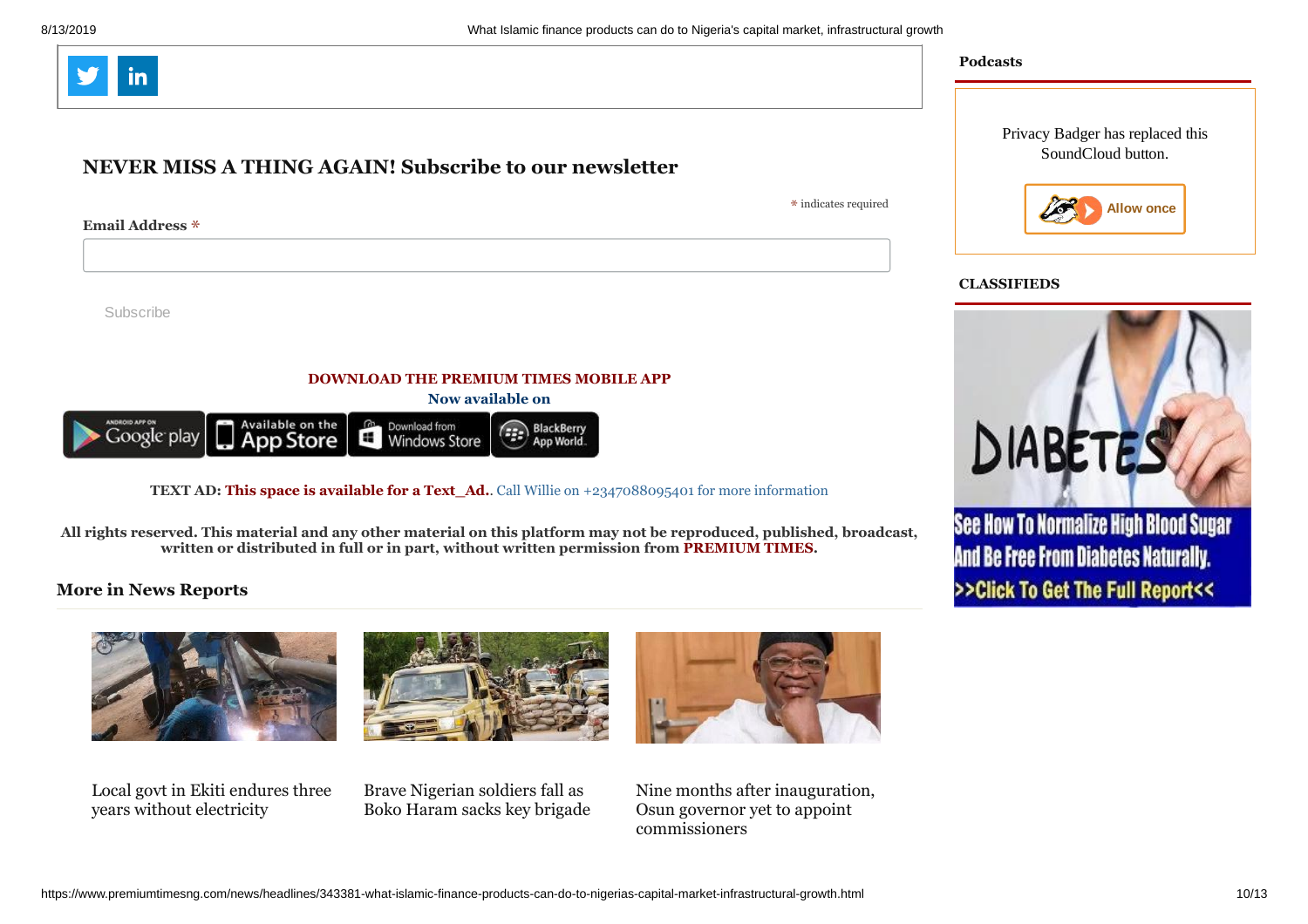

FCMB introduces revamped [agro-commodity](https://www.premiumtimesng.com/business/business-news/346365-fcmb-introduces-revamped-agro-commodity-finance-facility-to-boost-agriculture.html) finance facility

to boost agriculture



Buhari's appointee blames

sealing his office



['highly-placed](https://www.premiumtimesng.com/news/headlines/346339-buharis-appointee-blames-highly-placed-nigerians-for-sealing-his-office.html) Nigerians' for Nigerian villages, [abandoned](https://www.premiumtimesng.com/news/headlines/346323-nigerian-villages-abandoned-by-govt-hack-trees-to-produce-school-desks.html) by govt, hack trees to produce school desks

# have something to sell? O. **BUY AND SELL USED GOODS CARS**

#### **Top News**







PDP BOT [Chairman](https://www.premiumtimesng.com/news/top-news/346455-pdp-bot-chairman-supports-ruga.html) supports RUGA

Confusion trails Peace Mass boss' alleged refund of N2.2bn [overpayment](https://www.premiumtimesng.com/news/top-news/346453-confusion-trails-peace-mass-boss-alleged-refund-of-n2-2bn-overpayment-as-efcc-nfiu-deny-knowledge-of-transaction.html) as EFCC, NFIU deny knowledge of transaction [#RevolutionNow:](https://www.premiumtimesng.com/news/top-news/346435-revolutionnow-70-year-old-woman-brutalized-by-police-vows-to-support-more-protests.html) 70-year-old woman brutalized by police vows to support more protests

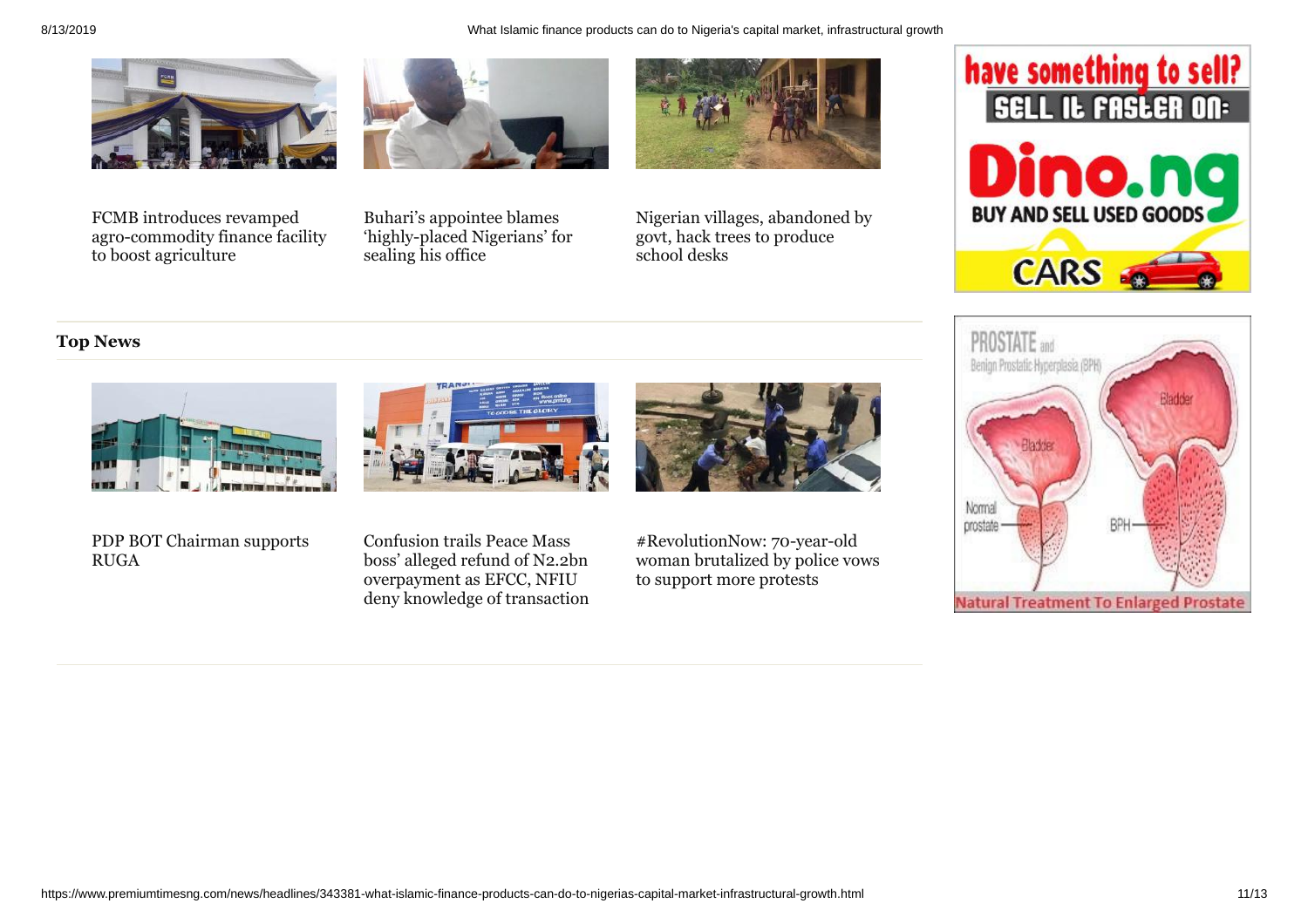| 5 Comments                                               | <b>Premium Times</b> | Login $\sim$                 |
|----------------------------------------------------------|----------------------|------------------------------|
| $\heartsuit$ <b>Recommend</b> $\heartsuit$ Tweet f Share |                      | Sort by Newest -             |
|                                                          | Join the discussion  |                              |
| <b>LOG IN WITH</b>                                       |                      | OR SIGN UP WITH DISQUS $(2)$ |
|                                                          |                      | Name                         |



**obiora** • 16 [days ago](https://www.premiumtimesng.com/news/headlines/343381-what-islamic-finance-products-can-do-to-nigerias-capital-market-infrastructural-growth.html#comment-4556441096)

Loading... Islamic Finance do not take cash interest but Kind interest which will be even more than Cash interest. But Nigerians out of their Lazyiness are calling Foolishness wisdom and calling Evil character being smart. Islamic Countries are not better than none Islamic´s. Every Business is for the owner to make Gain. If Islamic Finance did not Help Islam Owner Countries to be better than none Islamic Countries it can not help Nigeria. You people can paint Islamic Finance with any Colour you like it is business and business is business. But out of Laziness Nigerians are only interested where to get Cash with out Work for it. Quantities of Cash Money with out Human development do not bring that help people wanted

#### **Classified Ads**



**[Our Digital Network](http://premiumtimesng.com/)**

**[About Us](https://www.premiumtimesng.com/about)**

**[Resources](https://www.premiumtimesng.com/resources)**

[List of Universities in Nigeria](https://www.premiumtimesng.com/list-nigerian-universities)

[Election Centre](http://www.elections.premiumtimesng.com/)

[Advert Rates](https://www.premiumtimesng.com/advert)

https://www.premiumtimesng.com/news/headlines/343381-what-islamic-finance-products-can-do-to-nigerias-capital-market-infrastructural-growth.html 12/13